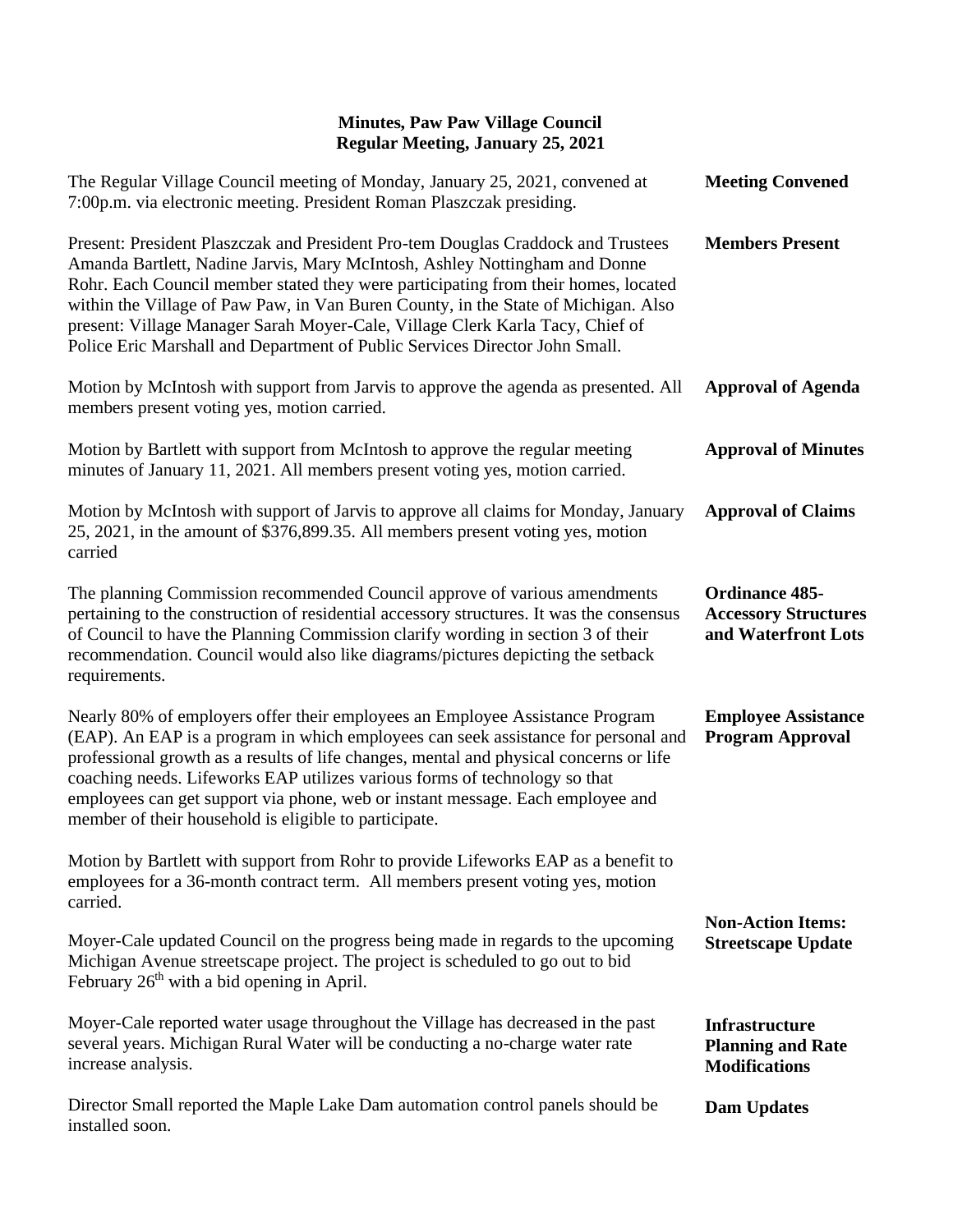## **Minutes, Paw Paw Village Council Regular Meeting, January 25, 2021**

| No Report.                                                                                                                                                                                   | <b>Committee Meetings</b><br>and Reports<br><b>Finance and Admin</b> |
|----------------------------------------------------------------------------------------------------------------------------------------------------------------------------------------------|----------------------------------------------------------------------|
| No Report.                                                                                                                                                                                   | <b>Public Services</b>                                               |
| No Report.                                                                                                                                                                                   | <b>Parks and Rec</b>                                                 |
| Plaszczak reported the DDA board discussed possible changes to the upcoming<br>summer concerts, wayfinding signs and the 2021 fiscal year budget.                                            | <b>DDA</b>                                                           |
| No Report.                                                                                                                                                                                   | <b>Economic Develop</b>                                              |
| No Report.                                                                                                                                                                                   | <b>Farmers Market</b>                                                |
| No Report.                                                                                                                                                                                   | <b>Fire Board</b>                                                    |
| No Report.                                                                                                                                                                                   | <b>Historical Committee</b>                                          |
| No Report.                                                                                                                                                                                   | <b>Housing Commission</b>                                            |
| No Report.                                                                                                                                                                                   | <b>Maple Lake</b><br><b>Preservation</b>                             |
| No Report.                                                                                                                                                                                   | <b>Planning Commission</b>                                           |
| No Report.<br>No Report.                                                                                                                                                                     | <b>Wellhead Protection</b>                                           |
|                                                                                                                                                                                              | <b>Wine &amp; Harvest</b>                                            |
| McIntosh thanked Moyer-Cale for always taking the initiative to find great<br>opportunities such as the new Employee Assistance Program.                                                     | <b>Council Member</b><br><b>Comments</b><br><b>McIntosh</b>          |
| Director Small reported there would be a bid the following day to sell the new boom<br>truck. Small also noted that at the next meeting he will be discussing MEC's tree<br>trimming policy. | <b>Staff Comments</b><br><b>Small</b>                                |
| Motion by Craddock with support by McIntosh to adjourn the meeting. All members<br>present voting yes, motion carried. Meeting adjourned at 8:10 p.m.                                        | <b>Adjournment</b>                                                   |

Respectfully submitted:

Karla Tacy Roman Plaszczak

\_\_\_\_\_\_\_\_\_\_\_\_\_\_\_\_\_\_\_\_\_\_ \_\_\_\_\_\_\_\_\_\_\_\_\_\_\_\_\_\_\_\_\_\_\_